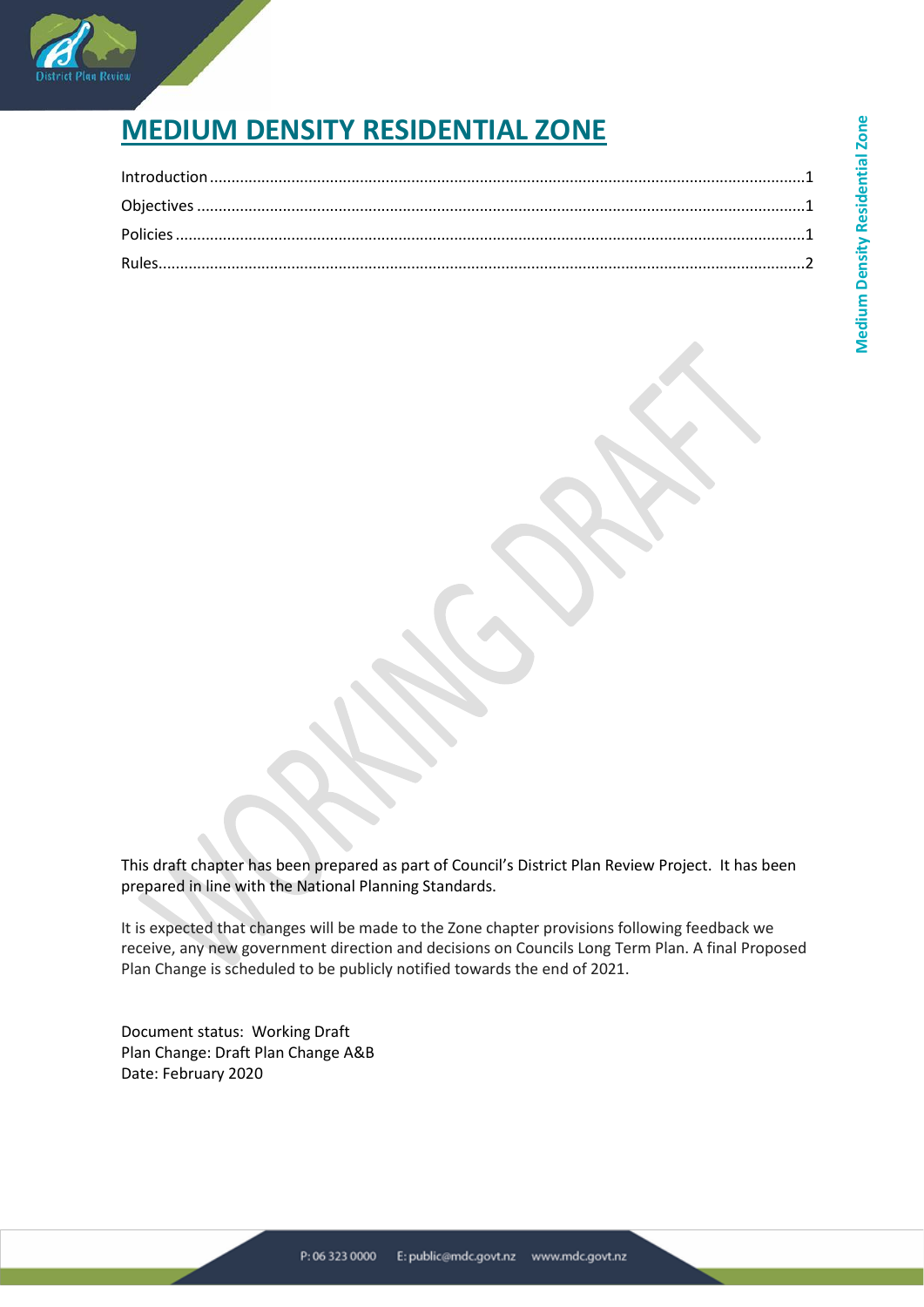*Page Intentionally Left Blank*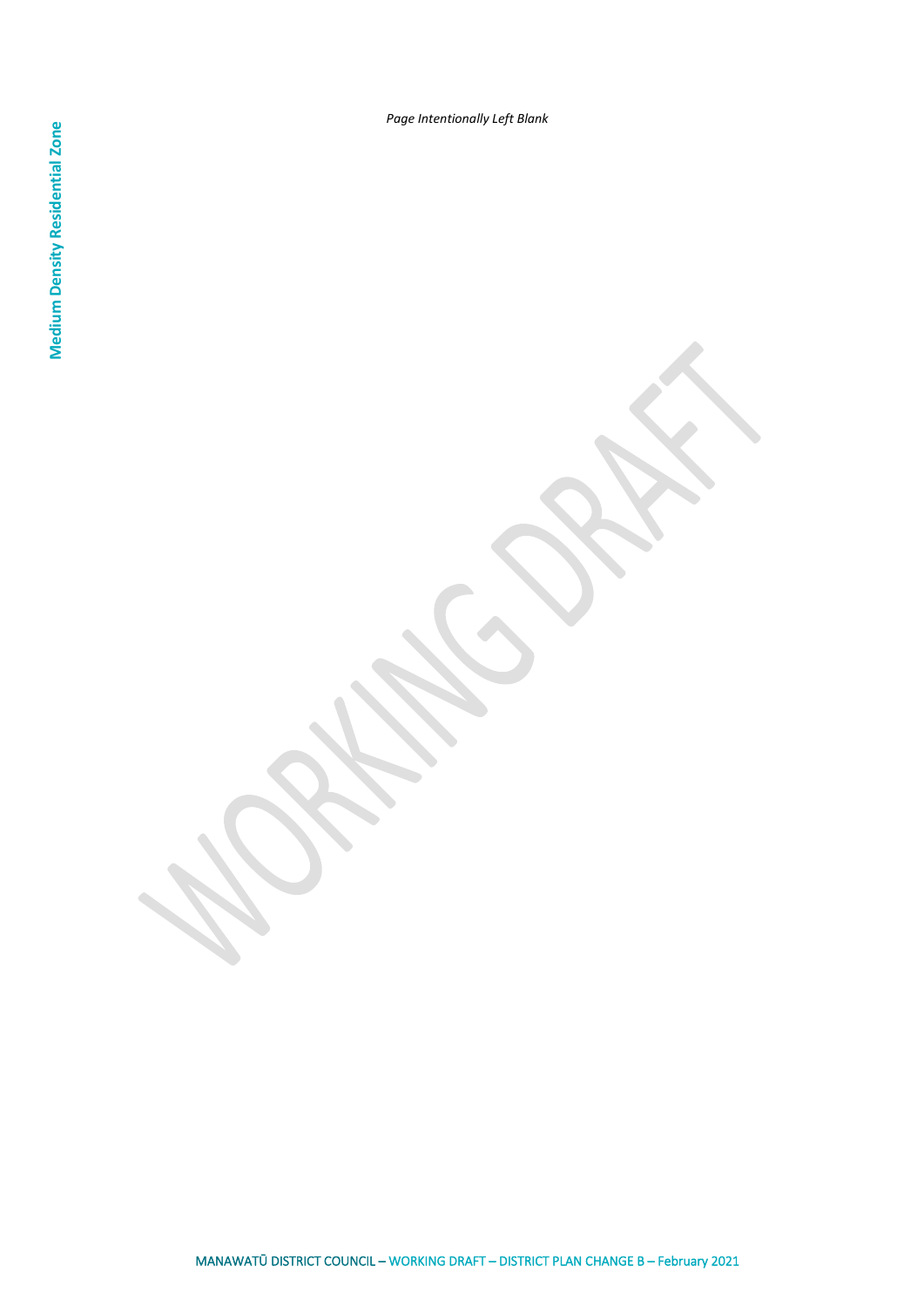# **MEDIUM DENSITY RESIDENTIAL ZONE**

# <span id="page-2-0"></span>**Introduction**

UMI DENSITY RESIDENTIAL ZONE<br>
critican<br>
residential development, with other activities tanded to the General Residential Zone. Fourth of<br>
residential development, with other activities tanded in the Rusiness Zones, Industr Provides for a higher level of residential density compared to the General Residential Zone. Focus of zone is on residential development, with other activities located in the Business Zones, Industrial Zone or wider Residential Zone.

# <span id="page-2-1"></span>**Objectives**

## **MRZ-O1**

The Medium Density Residential Zone predominately consists of residential activities in a range of residential unit types and sizes including apartments at a higher density than is anticipated in the General Residential Zone.

#### **MRZ-O2**

Enable a higher density of residential development of two and three storey buildings close to parks and the town centre while delivering a high level of onsite amenity.

#### **MRZ-O3**

Multi-unit residential development provides occupants with high-quality living environments with functional outdoor open space on each property.

#### **MRZ-O4**

The role and function of the Medium Density Residential Zone is not compromised by nonresidential activities.

#### **MRZ-O5**

Development within the Medium Density Residential Zone ensures that potential risk to people and buildings from natural hazards and stormwater inundation is managed.

# <span id="page-2-2"></span>**Policies**

## **MRZ-P1**

Enable residential activities at a higher density than the General Residential Zone, while ensuring their design, scale and intensity creates a high amenity living environment.

## **MRZ-P2**

Ensure that the siting, scale and appearance of a multi unit residential building delivers a well thought out building orientation and alignment, sense of scale and visual rhythm that results in functional open space for unit occupants.

#### **MRZ-P3**

Provide for multi-unit housing development where it can be demonstrated that is responds positively to and integrates with the surrounding built environment through high quality urban design.

#### **MRZ-P4**

Manage building design and location to safeguard onsite privacy and ensure adequate access to sunlight and daylight through controls on the height and scale of buildings.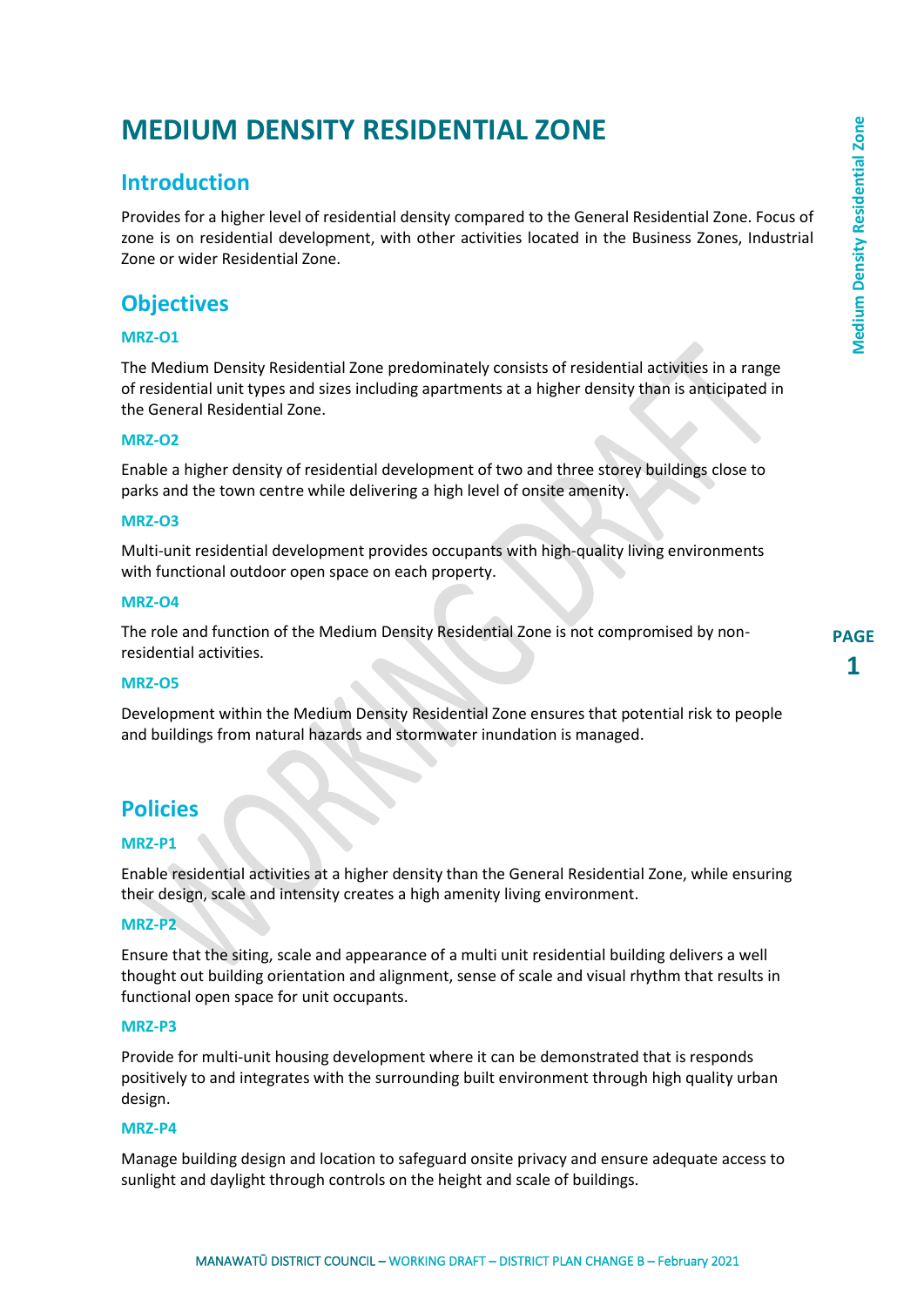# **GMRZ-P5**

To ensure higher density development incorporates well planned open space and landscaping designed to deliver high levels of onsite residential amenity.

#### **MRZ-P6**

Ensure individual residential units or multi residential units on a site are clearly expressed and entrances are signalled and readily visible from the street or entranceways.

#### **MRZ-P7**

Require carports and garages to be visually compatible with and of a similar standard to the development as a whole.

#### **MRZ-P8**

Building design mitigates any increase in peak stormwater runoff and peak stormwater flow by ensuring residential units provide adequate water storage tanks, outdoor living spaces and landscaping.

#### **MRZ-P9**

Recognise the benefits of, and provide for, non-residential activities that contribute to the health and wellbeing of people and communities where:

- 1. These are compatible with the character and amenity values of the surrounding area
- 2. Adverse effects on amenity values of adjoining site can be adequately mitigated, including from the location and scale of external storage areas
- 3. The hours of operation are compatible with residential amenity values.

## **MRZ-P10**

**PAGE**

 $\overline{2}$ 

Ensure the adverse effects of non-residential activities within the Medium Density Residential Zone are mitigated recognising the greater density of residential units expected within the zone.

## <span id="page-3-0"></span>**Rules**

| MRZ-R1-Residential Unit |                                                              |  |  |  |
|-------------------------|--------------------------------------------------------------|--|--|--|
|                         | 1. Activity Status: Permitted                                |  |  |  |
|                         | One Residential Unit per site                                |  |  |  |
|                         | Where: Compliance with:                                      |  |  |  |
|                         | MRZ – S1 Site Coverage                                       |  |  |  |
|                         | MRZ-S2 Building Envelope                                     |  |  |  |
|                         | MRZ-S3 Minimum Floor Height                                  |  |  |  |
|                         | MRZ-S4 Yards-Single Residential Unit and Accessory Buildings |  |  |  |
|                         | MRZ-S6 Outdoor Living Space                                  |  |  |  |
|                         | MRZ – S7 Permeable Surface Area                              |  |  |  |
|                         | $MRZ - S8$ Access                                            |  |  |  |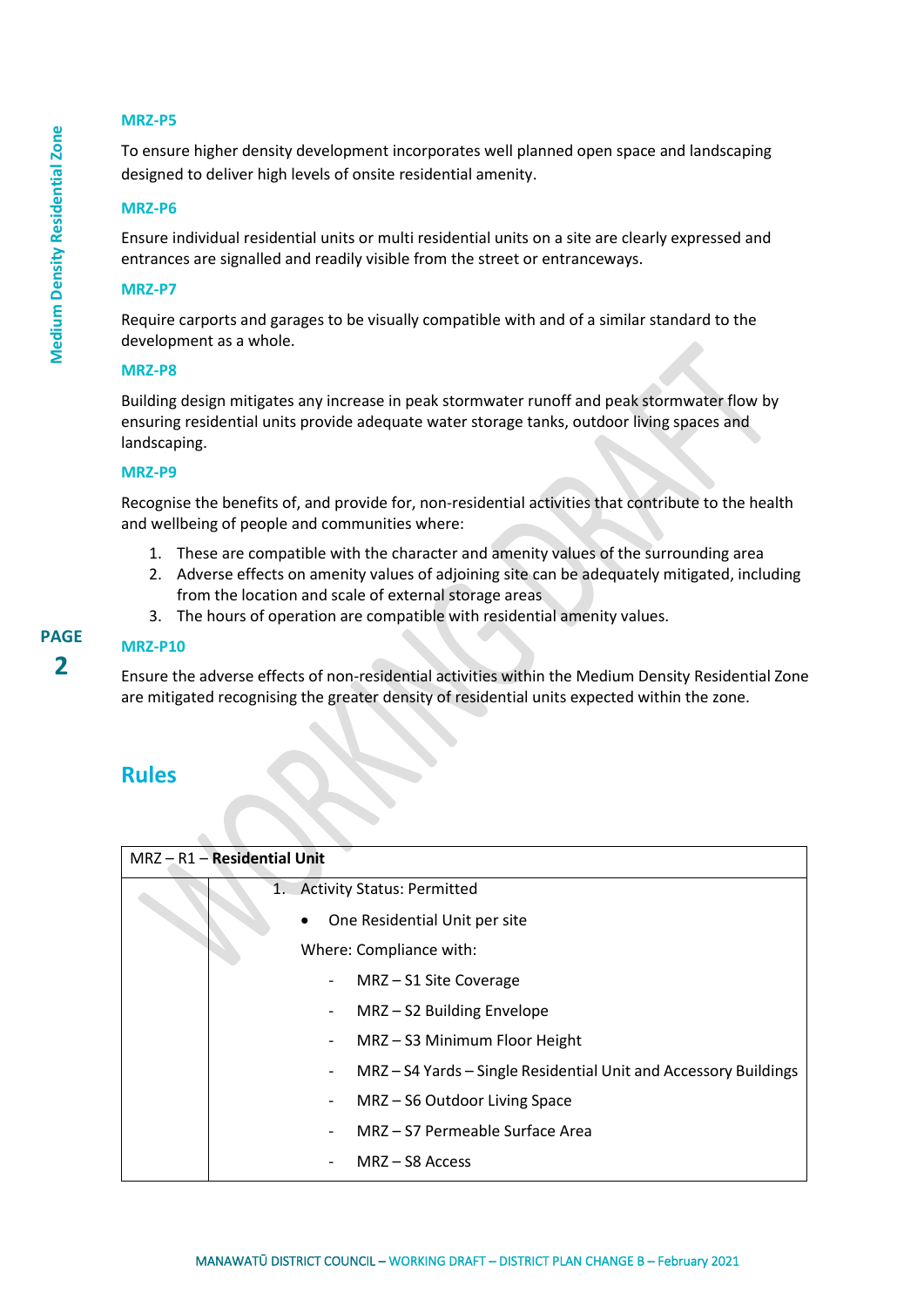|                            |    | MRZ-S9 Earthworks                                                                                |                                        |
|----------------------------|----|--------------------------------------------------------------------------------------------------|----------------------------------------|
|                            |    | MRZ-S10 Noise                                                                                    |                                        |
|                            |    | 2. Activity Status: Restricted Discretionary                                                     |                                        |
|                            |    | Where: Compliance is not achieved with any permitted activity<br>performance standard            | <b>Medium Density Residential Zone</b> |
|                            |    | <b>Matters of Discretion:</b>                                                                    |                                        |
|                            |    | Safe and efficient operation of the roading network                                              |                                        |
|                            |    | Residential character and amenity values including onsite<br>amenity                             |                                        |
|                            |    | Visual amenity on adjoining residential properties and<br>surrounding streetscape.               |                                        |
|                            |    | Access                                                                                           |                                        |
|                            |    | Council's essential infrastructure                                                               |                                        |
|                            |    | Natural Hazards including stormwater management                                                  |                                        |
|                            |    | Hours of operation                                                                               |                                        |
|                            |    | Landscaping                                                                                      |                                        |
|                            |    | <b>Noise</b>                                                                                     |                                        |
| MRZ-R2-Accessory Buildings |    |                                                                                                  |                                        |
|                            | 1. | <b>Activity Status: Permitted</b>                                                                | <b>PAGE</b>                            |
|                            |    | One Accessory building per site                                                                  | 3                                      |
|                            |    | Where: Compliance with                                                                           |                                        |
|                            |    | MRZ-S1 Site Coverage                                                                             |                                        |
|                            |    | MRZ-S2 Building Envelope                                                                         |                                        |
|                            |    | MRZ-S4 Yards-Single Residential Unit and Accessory Buildings                                     |                                        |
|                            |    | MRZ-S5 Yards-Multi Unit Development and Retirement Living                                        |                                        |
|                            |    | MRZ-S9 Earthworks                                                                                |                                        |
|                            |    | MRZ-S10 Noise                                                                                    |                                        |
|                            | 2. | <b>Activity Status: Restricted Discretionary</b>                                                 |                                        |
|                            |    | Where: Compliance is not achieved with any permitted activity<br>performance standard            |                                        |
|                            |    | <b>Matters of Discretion:</b>                                                                    |                                        |
|                            |    | Safe and efficient operation of the roading network<br>$\overline{\phantom{0}}$                  |                                        |
|                            |    | Residential character and amenity values including onsite<br>$\overline{\phantom{0}}$<br>amenity |                                        |
|                            |    | Visual amenity on adjoining residential properties and<br>surrounding streetscape                |                                        |
|                            |    | <b>Noise</b>                                                                                     |                                        |

- Visual amenity on adjoining residential properties and surrounding streetscape
- Noise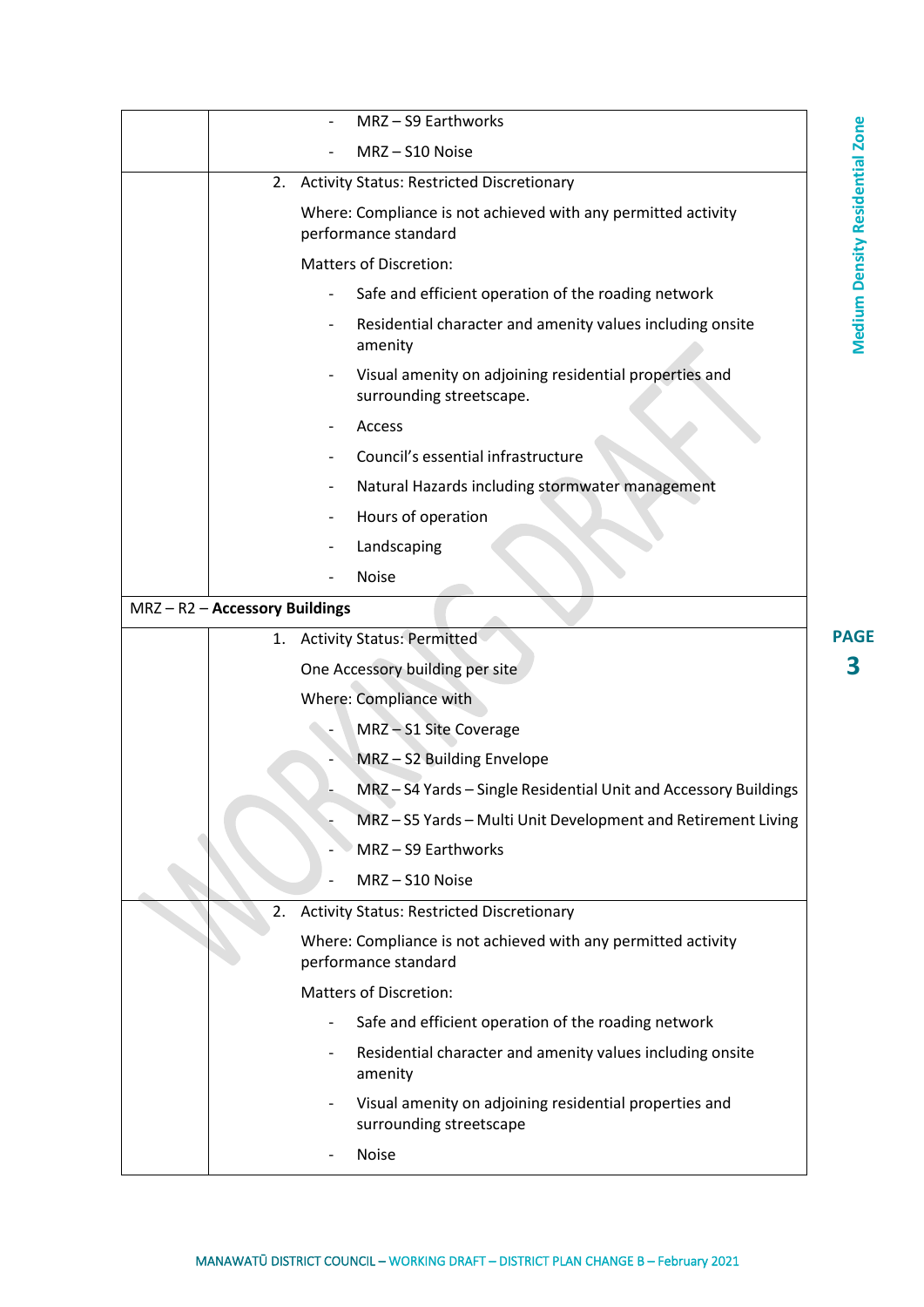| $MRZ - R3 - Assisted Living$  |                                                              |
|-------------------------------|--------------------------------------------------------------|
|                               | <b>Activity Status: Permitted</b><br>1.                      |
|                               | Where: Compliance with:                                      |
|                               | MRZ-S1 Site Coverage                                         |
|                               | MRZ-S2 Building Envelope                                     |
|                               | MRZ-S3 Minimum Floor Height                                  |
|                               | MRZ-S4 Yards-Single Residential Unit and Accessory Buildings |
|                               | MRZ-S6 Outdoor Living Space                                  |
|                               | MRZ-S7 Permeable Surface Area                                |
|                               | MRZ-S8 Access                                                |
|                               | MRZ-S9 Earthworks                                            |
|                               | MRZ-S10 Noise                                                |
| MRZ-R4-Multi unit development |                                                              |
|                               | <b>Activity Status: Permitted</b><br>1.                      |
|                               | No more than two residential units occupy a site             |
|                               | Where: Compliance with:                                      |
|                               | MRZ-S1 Site Coverage                                         |
|                               | MRZ-S2 Building Envelope                                     |
|                               | MRZ-S3 Minimum Floor Height                                  |
|                               | MRZ-S5 Yards-Multi Unit Development and Retirement Living    |
|                               | MRZ-S6 Outdoor Living Space                                  |
|                               | MRZ-S7 Permeable Surface Area                                |
|                               | MRZ-S8 Access                                                |
|                               | MRZ-S9 Earthworks                                            |
|                               | MRZ-S10 Noise                                                |
|                               | <b>Activity Status: Restricted Discretionary</b><br>$2 -$    |
|                               | Three or more residential units occupy a site                |
|                               | Where: Compliance with:                                      |
|                               | MRZ-S1 Site Coverage                                         |
|                               | MRZ-S2 Building Envelope<br>-                                |
|                               | MRZ-S3 Minimum Floor Height<br>-                             |
|                               | MRZ-S5 Yards-Multi Unit Development and Retirement Living    |
|                               | MRZ-S6 Outdoor Living Space                                  |
|                               | MRZ-S7 Permeable Surface Area                                |
|                               | MRZ-S8 Access                                                |
|                               |                                                              |

 $\overline{\mathbf{4}}$ 

MANAWATŪ DISTRICT COUNCIL – WORKING DRAFT – DISTRICT PLAN CHANGE B – February 2021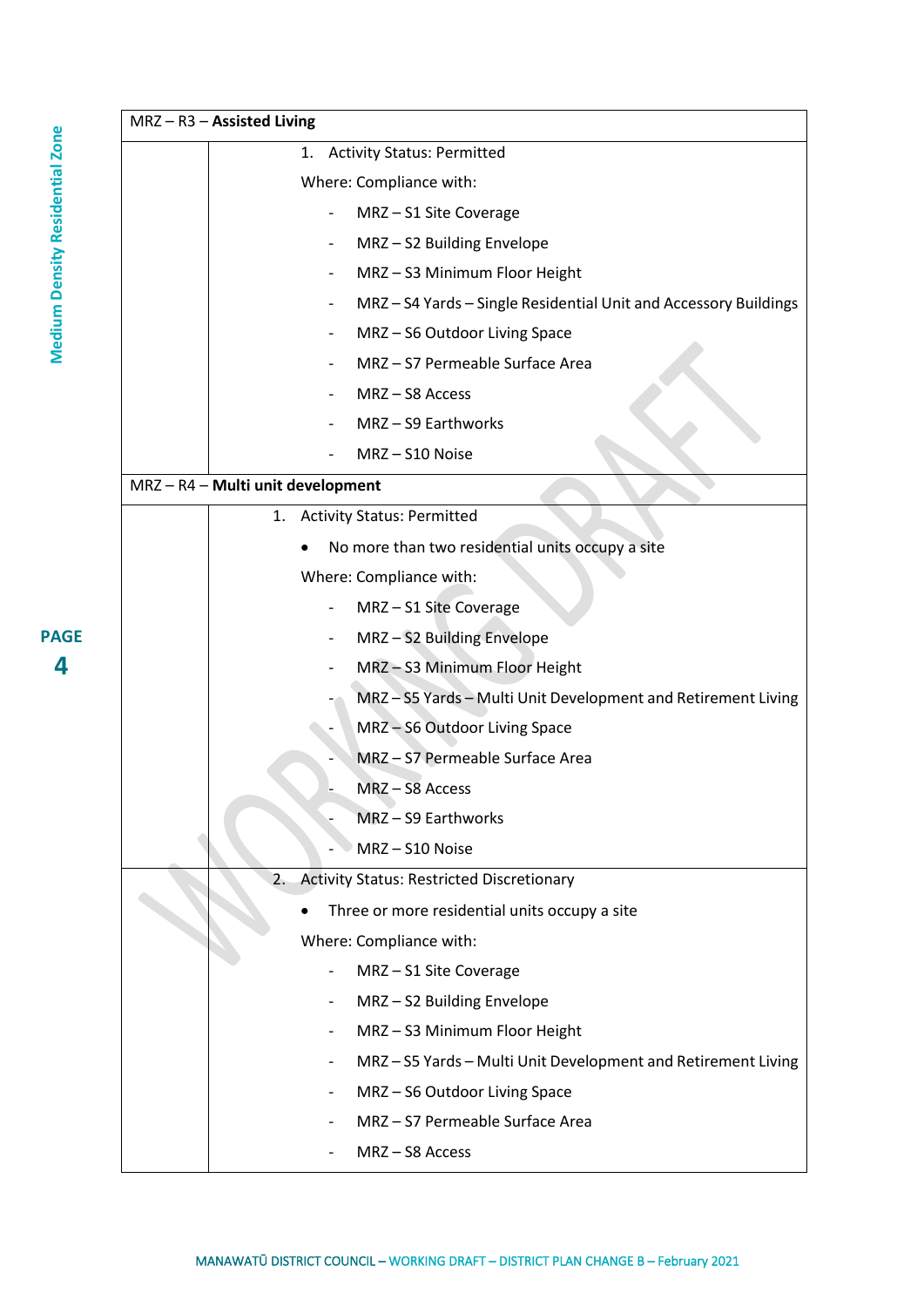|                           | MRZ-S9 Earthworks                                                                                                             |                                        |
|---------------------------|-------------------------------------------------------------------------------------------------------------------------------|----------------------------------------|
|                           | MRZ-S10 Noise                                                                                                                 |                                        |
|                           | <b>Matters of Discretion:</b>                                                                                                 |                                        |
|                           | Amenity effects on surrounding residential environment and<br>streetscape                                                     | <b>Medium Density Residential Zone</b> |
|                           | Design, scale and appearance of buildings and structures                                                                      |                                        |
|                           | Site layout and access arrangements                                                                                           |                                        |
|                           | Onsite landscaping                                                                                                            |                                        |
|                           | Privacy across boundaries and within the development                                                                          |                                        |
|                           | The safe and efficient operation of the roading networks, and<br>internal circulation, loading and manoeuvring areas          |                                        |
|                           | Residential character and amenity values including onsite<br>amenity                                                          |                                        |
|                           | Access                                                                                                                        |                                        |
|                           | Natural hazards, including stormwater management                                                                              |                                        |
| MRZ-R5-Retirement Village |                                                                                                                               |                                        |
| 1.                        | <b>Activity Status: Restricted Discretionary</b>                                                                              |                                        |
|                           | <b>Matters of Discretion:</b>                                                                                                 |                                        |
|                           | Design, scale and appearance of buildings and structures                                                                      | <b>PAGE</b>                            |
|                           | Site layout and access arrangements                                                                                           | 5                                      |
|                           | Onsite landscaping                                                                                                            |                                        |
|                           | Privacy across boundaries and within the development                                                                          |                                        |
|                           | The safe and efficient operation of the roading networks, and<br>internal circulation, parking, loading and manoeuvring areas |                                        |
|                           | Residential character and amenity values including onsite<br>amenity                                                          |                                        |
|                           | Access                                                                                                                        |                                        |
|                           | Natural hazards, including stormwater management                                                                              |                                        |
|                           | $MRZ - R6 - Any$ activity not otherwise provided for                                                                          |                                        |
|                           | 1. Activity Status: Discretionary                                                                                             |                                        |
|                           | MRZ-R7-Industrial activity, including service stations                                                                        |                                        |
| 1.                        | <b>Activity Status: Non-Complying</b>                                                                                         |                                        |
|                           | MRZ-R8-Activities within National Grid Yard                                                                                   |                                        |
| 1.                        | <b>Activity Status: Non-Complying</b>                                                                                         |                                        |
|                           |                                                                                                                               |                                        |
|                           |                                                                                                                               |                                        |
|                           |                                                                                                                               |                                        |
|                           |                                                                                                                               |                                        |
|                           |                                                                                                                               |                                        |
|                           | MANAWATŪ DISTRICT COUNCIL - WORKING DRAFT - DISTRICT PLAN CHANGE B - February 2021                                            |                                        |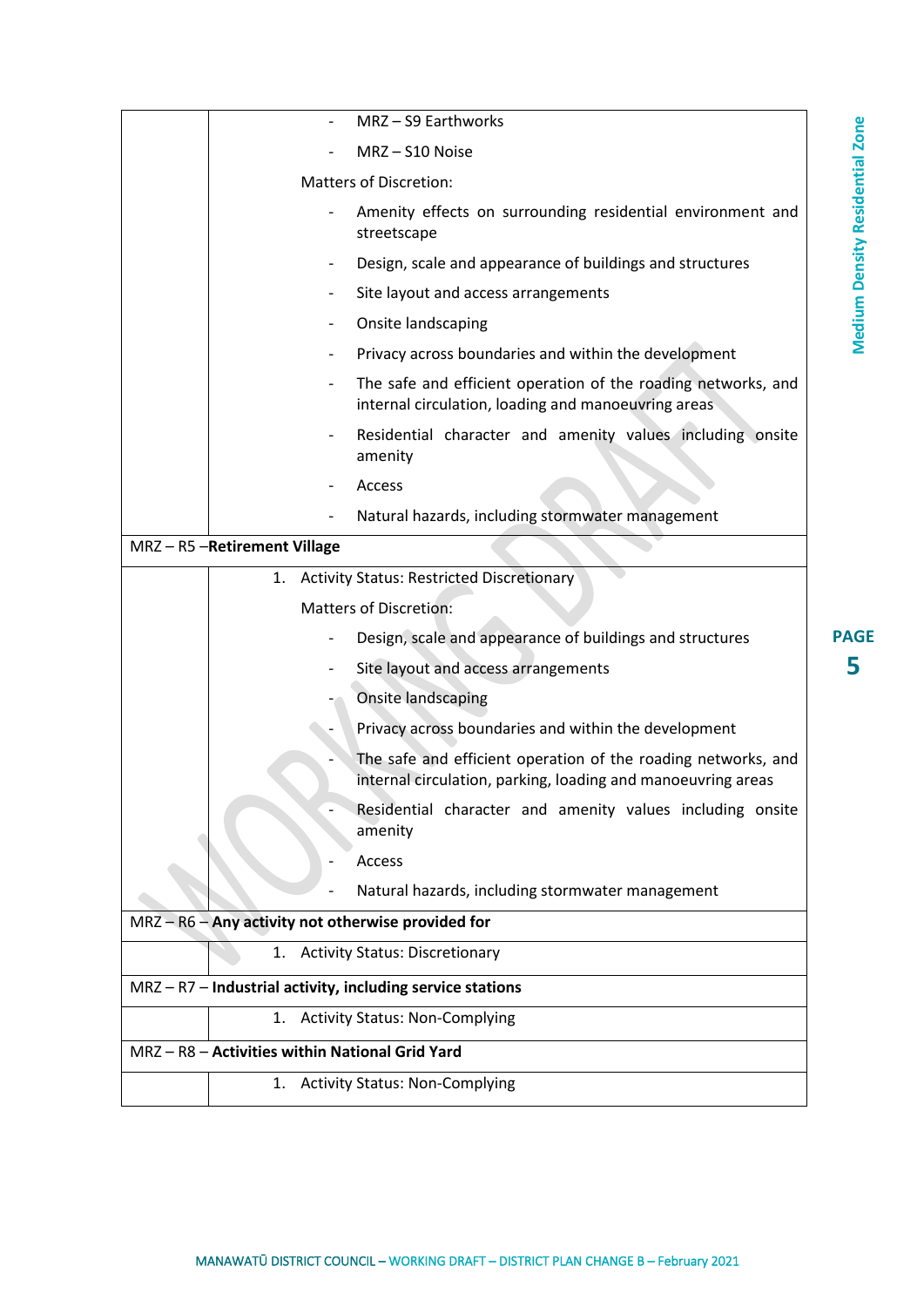6



i. The following yard setbacks apply to a single residential unit on a site: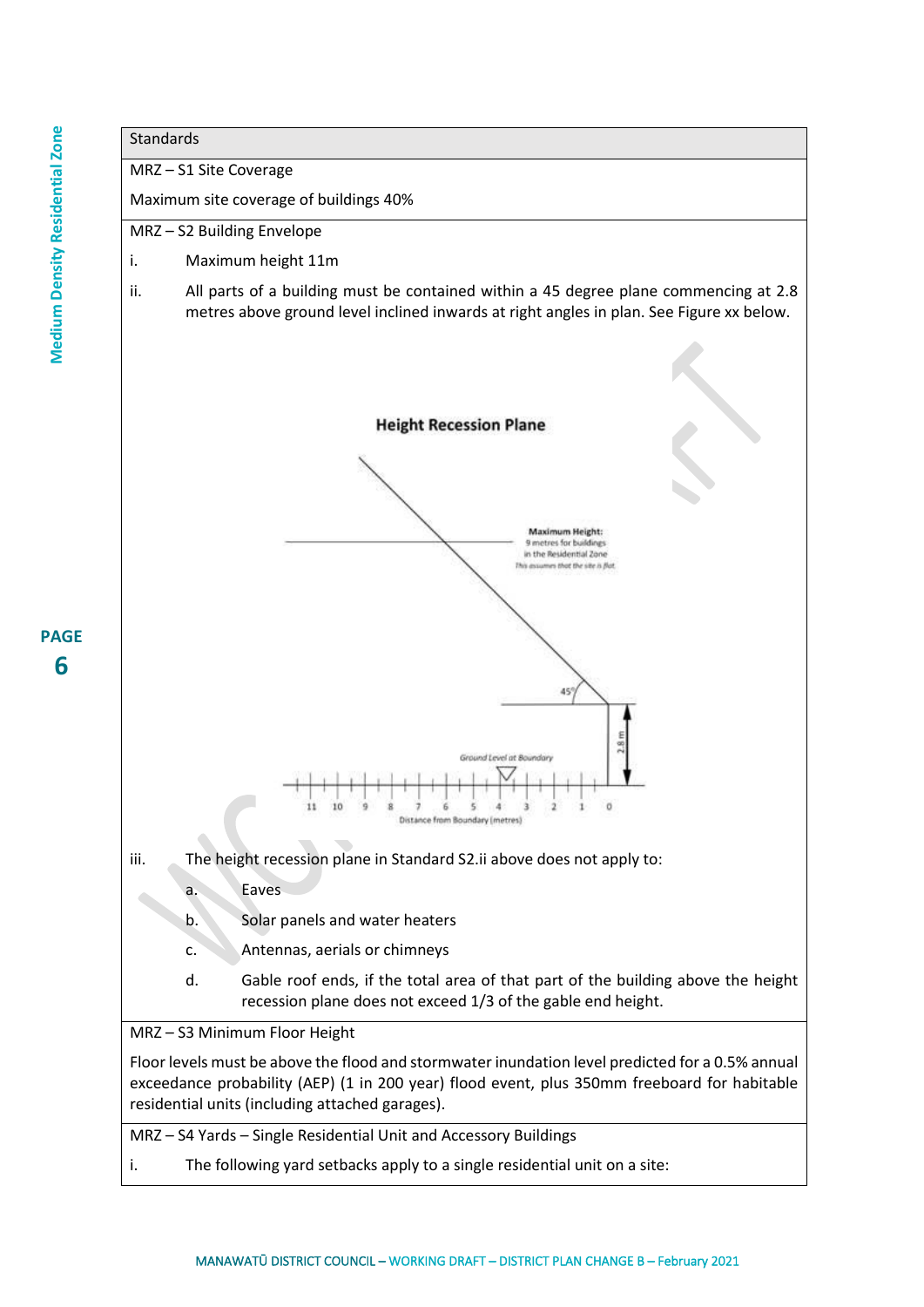- a. Front and rear setback: a minimum of 3m
- b. Front opening garage to a road boundary: a minimum of 6m
- Front loneing and setting the minimum of amendment and minimum of energies and the model and domestic and domestic and domestic and domestic and domestic and domestic and domestic and the state of the state of the state of c. Side boundary: a minimum of 1m on side and 4m the other side or 1m where there is an attached garage. Where the residential unit is on a corner site, one road frontage is to be nominated as the frontage.
- ii. The following yard setbacks apply to all accessory buildings:
	- a. Side and rear boundary: a minimum of 1m
	- b. A minimum of 3 metres from the boundary with any road unless it is a garage or carport facing the road and having direct access from the road, in which case the minimum separation distance shall be 6 metres.
- iii. No new residential unit or accessory buildings are erected within 10 metres of the landward edge of the Makino (Mangakino) Stream.

Guidance Note: If no frontage is nominated through a subdivision consent for corner sites, the location of the proposed access will determine the frontage for the purposes of the above rule.

MRZ – S5 Yards – Multi Unit Development and Retirement Living

- i. The following yard setbacks apply to Multi Unit Development:
	- a. Front and rear setback: a minimum of 1.5m
- ii. The following yard setbacks apply between residential units, accessory buildings and buildings on the same site:
	- a. A minimum of 1.5 metres between each accessory building serving separate residential units, except where the accessory building is joined by a common party wall or a fire wall.
	- b. A minimum of 1 metre between an accessory building and a residential unit, except for habitable rooms which must be 3m between an accessory building and a residential unit.
	- c. A minimum of 1.5m between a residential unit and right of way or driveway.
	- d. A minimum of 3m between residential unit, except where the residential unit is joined by a common party wall or fire wall.
- ii. No new residential unit or accessory buildings are erected within 10 metres of the landward edge of the Makino (Mangakino) Stream.

MRZ – S6 Outdoor Living Space

All residential units, Multi Unit Residential Development and Retirement Living shall have a functional outdoor living space that is:

- i. At least  $36m^2$  in area.
- ii. Capable of containing a circle 4m in diameter and a length of 2m.
- iii. Accessible directly from a habitable room.
- iv. Orientated east, north or west of the residential unit.
- v. The outdoor living court cannot comprise:
	- a. any part of the outdoor living court of another residential unit;
	- b. driveways, manoeuvring areas, and car parking spaces; or

**PAGE 7**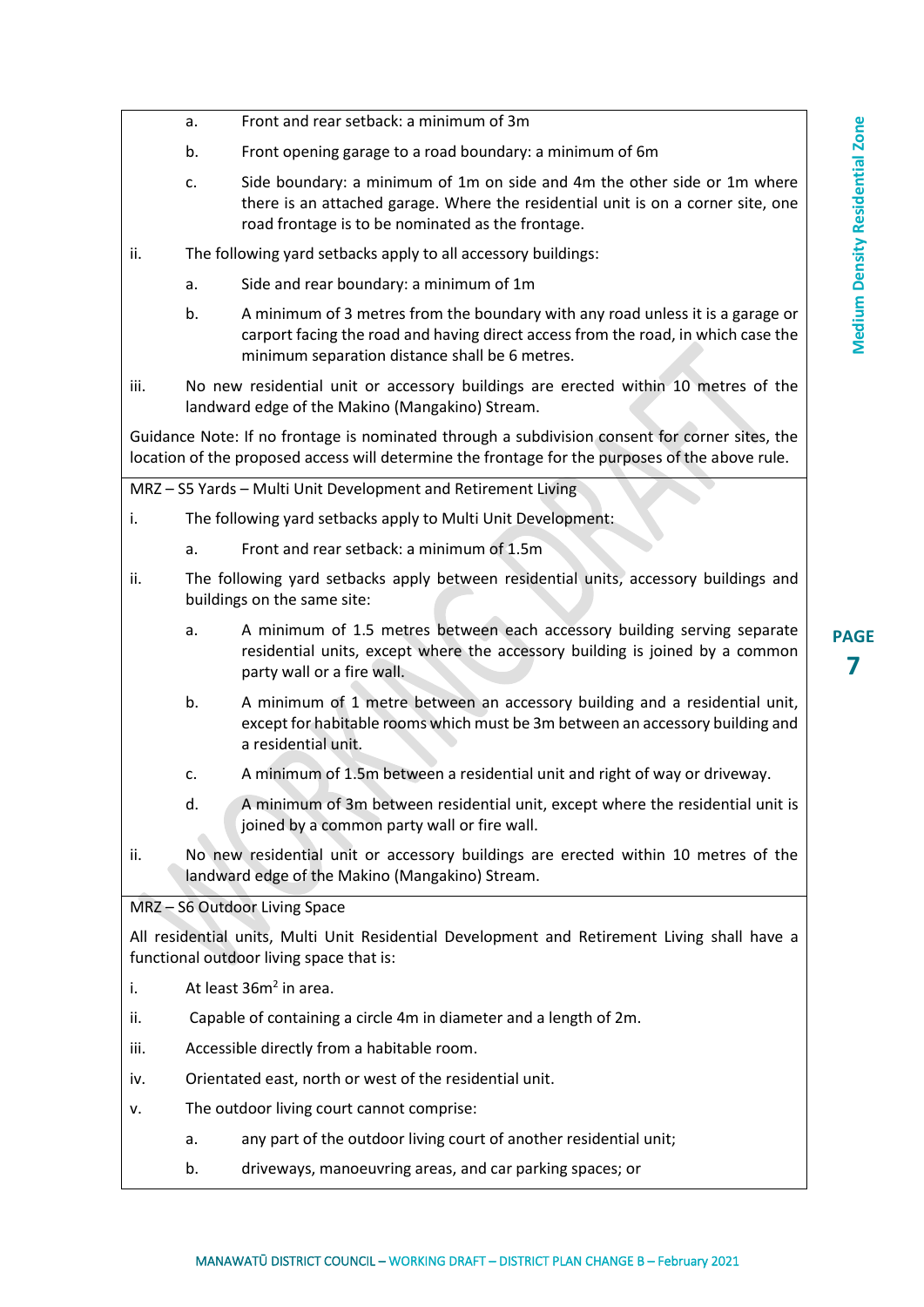|                                | M                       |
|--------------------------------|-------------------------|
|                                | i.                      |
| edium Density Residential Zone | ii.                     |
|                                | M                       |
|                                | C <sub>C</sub>          |
|                                | $\overline{\mathsf{M}}$ |
|                                | C <sub>C</sub>          |
|                                | $\overline{\mathsf{M}}$ |
|                                | C                       |
|                                | Sul                     |
|                                | M                       |
| <b>AGE</b>                     |                         |
| 8                              |                         |

c. accessory buildings.

RZ - S7 Permeable Surface Area

- 30% of the net site area must be maintained as a permeable surface. This includes decks provided the surface material of the deck allows water to drain through to a permeable surface.
- Low Impact stormwater sensitive design solutions or devices must be implemented and maintained to treat road and hard stand runoff areas ancillary to any residential unit or accessory building consistent with Council's Engineering Standards.

## MRZ – S8 Access

Compliance with Rule 3B.4.2 and Council's Engineering Standards.

MRZ – S9 Earthworks

Compliance with Rules 3D.4.1 and 3D.4.2.

MRZ – S10 Noise

Compliance with Rule 3C.4.2.

## **Subdivision**

| <b>PAGE</b><br>8 | MDZ SUB - R1 - Boundary Adjustments                                                                                                                                                                                                      |  |  |  |  |
|------------------|------------------------------------------------------------------------------------------------------------------------------------------------------------------------------------------------------------------------------------------|--|--|--|--|
|                  | 1. Activity Status: Controlled<br>Where: minimum lot sizes 350m <sup>2</sup>                                                                                                                                                             |  |  |  |  |
|                  | <b>Activity Status: Restricted Discretionary</b><br>2.                                                                                                                                                                                   |  |  |  |  |
|                  | $MDZ SUB - R2 - Subdivision$                                                                                                                                                                                                             |  |  |  |  |
|                  | <b>Activity Status: Restricted Discretionary</b>                                                                                                                                                                                         |  |  |  |  |
|                  | Where Compliance with:                                                                                                                                                                                                                   |  |  |  |  |
|                  | Minimum lot size of 350m <sup>2</sup><br><b>Separation Distances</b><br>Access                                                                                                                                                           |  |  |  |  |
|                  | Matters of discretion:                                                                                                                                                                                                                   |  |  |  |  |
|                  | Site layout<br>Capacity and connection to Council's infrastructure network<br>Safe and efficient operation of the roading network<br>Streetscape design, including future connection<br>Natural Hazards, including stormwater management |  |  |  |  |
|                  | <b>Activity Status: Discretionary</b><br>1.<br>Where non-compliance with: breaching yards and minimum<br>section size                                                                                                                    |  |  |  |  |
|                  | MDZ SUB - R6 - Medium Density Zone Subdivision not otherwise provided                                                                                                                                                                    |  |  |  |  |